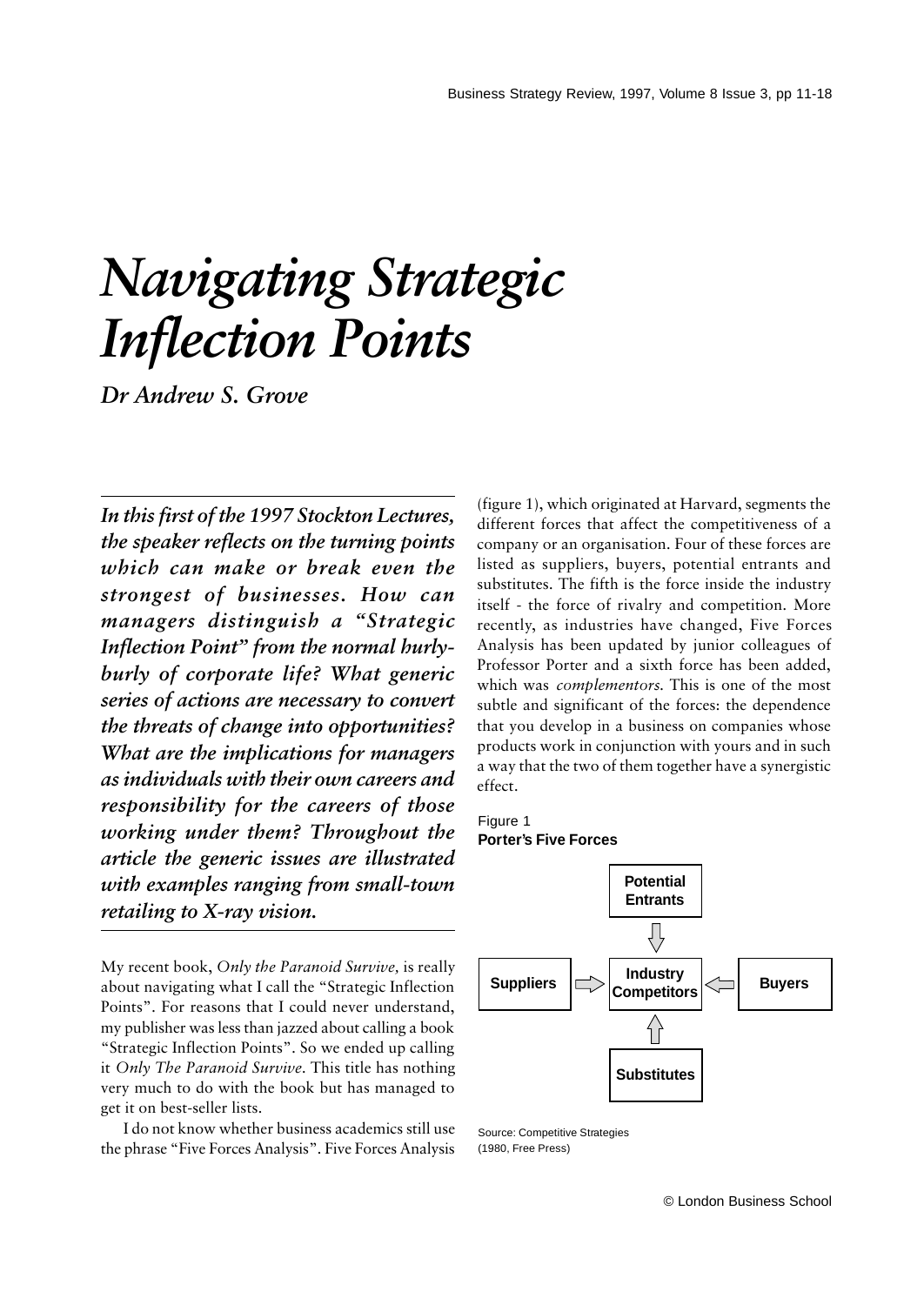# Figure 2 **Updating the Five Forces Analysis**



\* Significance: Counteracts 'Substitution'

Figure 3 **Six Forces - With a "10X***"* **Force**



Figure 4 **Transition Between Two States of a Business**



One of the key examples cited in the context of *complementors* is the relationship between Microsoft and Intel. Microsoft's software and Intel's microprocessors together make up the significant part of modern computers - personal computers - and neither company without the other one would be able to do the job. Analysis of the five or six forces (figure 2) generally involves a business where these forces are more or less in equilibrium with each other. And the question asked is whether these forces create a favourable or unfavourable environment for an industry or company. What I want to focus on here is what happens when one of these forces becomes very, very large - ten times larger, say, than any of the other forces.

By way of illustration, let us examine one of those forces, a *substitute*. What happens when the force of a substitute is, say, ten times as large as the other forces (figure 3)? The whole picture gets distorted. Under the weight of an extraordinary force acting on a business, the very way the business is conducted gets distorted. In those circumstances, what tends to happen is that the framework in which the business operates changes and, over a period of time, leads to a different type of framework, where there is a business operating under a different set of influences. In other words, one of the influences is so large that the whole business gets re-invented in a very different way and ends up as a completely different structure (figure 4).

What happens in the middle, during the transition? That is the period of time that I call the Strategic Inflection Point (figure 5). During a Strategic Inflection Point, the way a business operates, the very structure and concept of the business, undergoes a change. But the irony is that at this point itself nothing much happens. That is the nature of an Inflection Point: it is a kind of a gentle curve. Yet at a point where nothing else happens, you must determine whether the future trajectory of that curve is going to head up or down.

That subtle point is like the eye of a hurricane. There is no wind at the eye of the hurricane, but when it moves the wind hits you again. That is what happens in the middle of the transformation from one business model to another. The irony is that, even though these are the most cataclysmic changes that a business can undertake, more often than not these changes are missed. When a new competitor comes, you notice it. When you lose market share, you notice it. When a supplier jerks you around, you notice it. But when you are at a Strategic Inflection Point, you think nothing is going on because the curve is very smooth,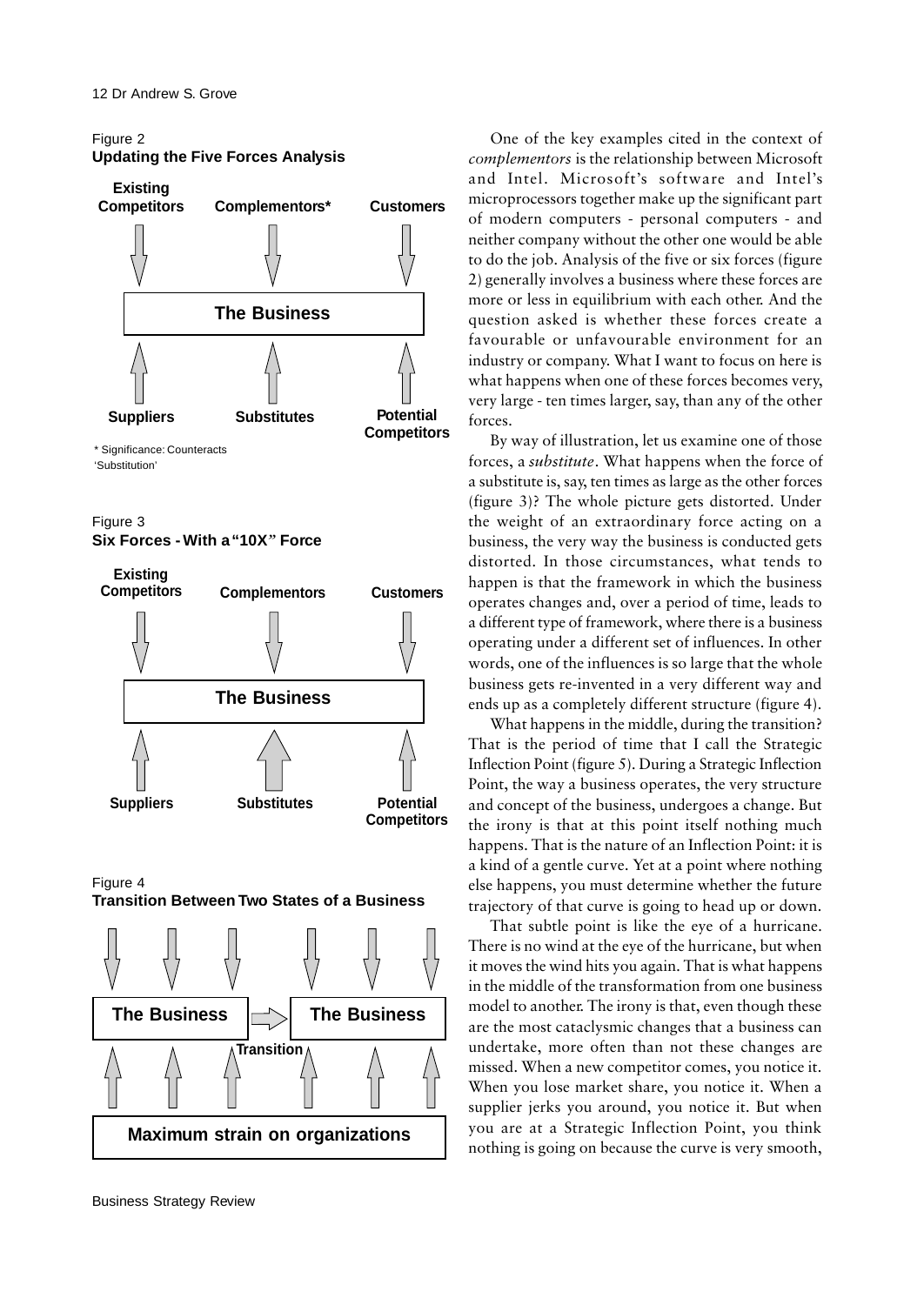the centre of the hurricane has no wind and you miss the whole thing until you are descending the curve.

#### Wal-Mart and the small town retailer

So much for the general. Let us now look at some examples of Strategic Inflection Points in practice. One of my examples comes from a story that I read about Wal-Mart, which is a very US phenomenon. Wal-Mart is a major retailing chain, probably the largest retailer in the world. At the same time, it is one of those discount retailers that specialises in servicing small towns in rural America. Traditionally, small towns have not been well-served by large retailers; they have been served only by relatively small stores, generalpurpose stores, or low-cost stores, which are ripe for being toppled. So what happens if you are one of these small-town retailers, the bulldozers arrive and a sign goes up in the best corner of the town: "Future Home of Wal-Mart". When that sign goes up your life as a small-town retailer changes forever because you are not going to compete against just any other retailer. You have had retail competition before in that town; but this is Wal-Mart. Wal-Mart has satellite communications that instantly tell headquarters when one piece of packaged goods is taken off the shelf and checked out, it has fleets of trucks that are loaded and unloaded by the most modern operational research, so that they are never empty as they go around in never-ending circles. Wal-Mart can operate at margins that are rounding errors to you if you are a smalltown retailer.

At that point, if you think that one more competitor has just joined the scene, you have just missed a Strategic Inflection Point. If you realise the difference and as soon the sign goes up you double your efforts

## Figure 5 **Strategic Inflection Point**



to figure out how you can differentiate yourself from Wal-Mart - how you can deliver a service that Wal-Mart cannot even dream of providing - then you have a prayer of a chance of surviving. That is one example.

## AT&T and world telephony

Another example is the story of what happened in the early dawn of one night in 1984 when Charles Brown, who was the Chairman of AT&T, started calling his various Vice Presidents. He told them that, after some consideration, he had decided not to fight the US Justice Department, which was in the middle of a federal anti-trust suit against AT&T, but had decided to voluntarily go along with the break-up of AT&T. That phone call started the most major changes ever visited upon an industry, which resulted in the break up of an old US-wide monopoly into the competitive long-distance and regional monopolies of local access providers in the United States. This had a major impact on all equipment providers to AT&T, because it had been a fully-integrated company.

Around the same time as that change, I called an AT&T location in Colorado where we were selling chips to some of their equipment manufacturing divisions. In those days, I did not understand Strategic Inflection Points and I did not understand telecommunications law or de-regulation. But I certainly understood that these people did not know which side was up in their own company. They did not know who to call for what decision. I have never seen a bunch of managers who were more preoccupied and more confused about what was going to happen in this new world. That was a Strategic Inflection Point for AT&T. It was a Strategic Inflection Point for MCI, a soon-to-be telephone provider, and it was the beginning of multi-year arch of regulatory changes that is now spreading to the rest of the world.

#### Getting out of sales

The computer industry is another perfect example from my standpoint because of our introduction of a very cost-effective personal computer, about ten times more cost effective on a performance basis than the mainframe type of computer that it replaced. At that time, the computer industry was structured as vertically-integrated companies competing against other vertically-integrated companies. Over a period of a few years that structure was demolished and the business of the surviving companies was completely changed. Computers are now no longer predominantly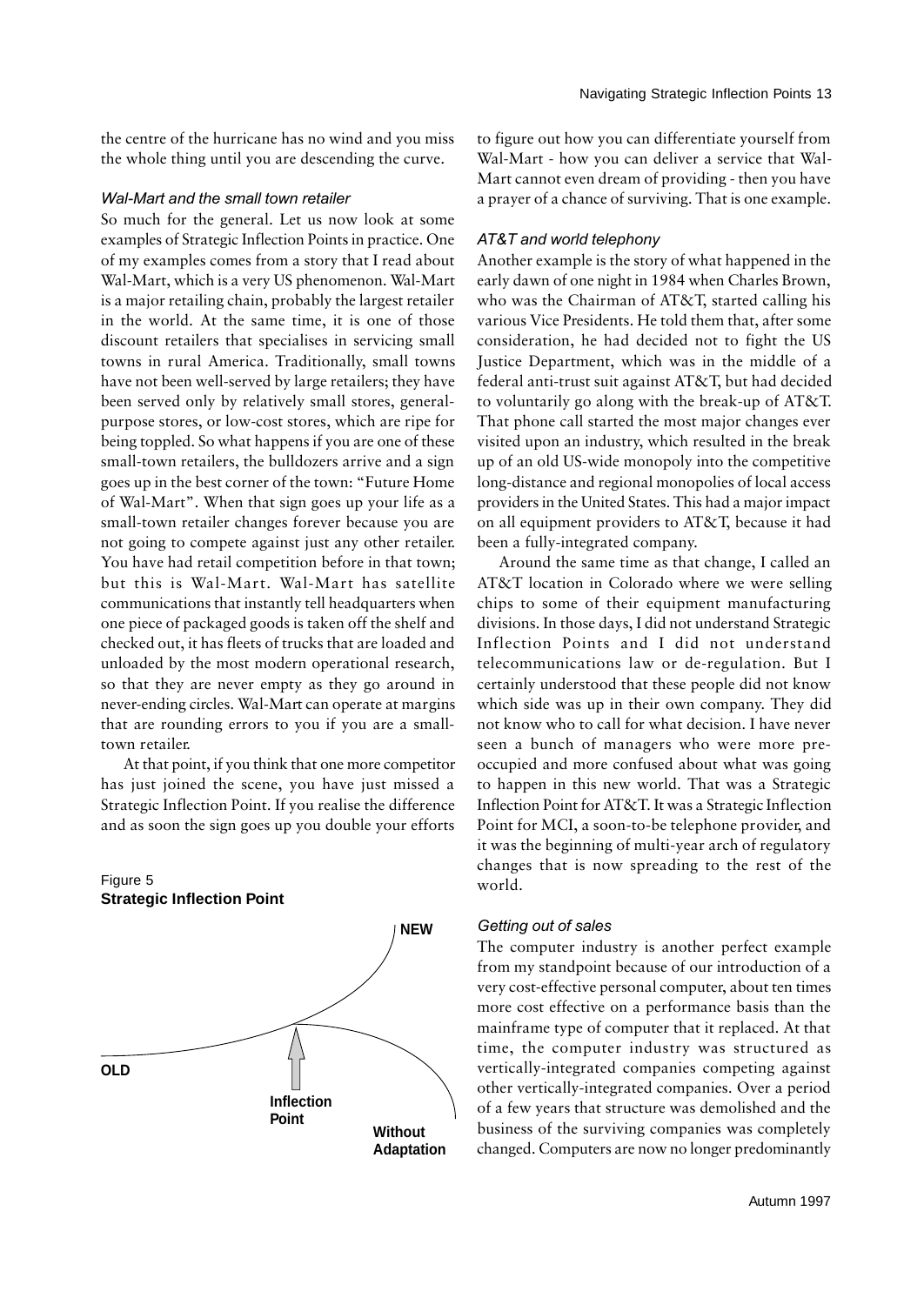sold by sales people: computers are predominantly sold by companies like Wal-Mart - an indirect distribution channel. But computer operating systems are now standard industry-wide - which means a valuation of a hundred-odd billion dollars for Microsoft; and the guts of computers are standard industry-wide - which means a comparable valuation for Intel. The companies that have been proudly servicing and selling vertically-integrated computers for decades have struggled and downsized. But nothing has really helped a lot because they were dealing with a kinetic force, a Strategic Inflection Point that changed the very nature of the business. It was not a matter of better execution; it was a matter of lower costs. It was a case of adapting to survive in the new industry structure.

## The Internet

Right now, whatever industry, commercial entity or governmental agency we might be working in, we are all in the middle of a Strategic Inflection Point that has been visited upon us by the Internet. In a world where everybody's computer storage is one mouse click away, when every piece of information, every image, and every sound and every motion picture can be turned into computer data, I think this is going to be the mother of all Inflection Points for all industry and commerce, though most specifically for the service industries.

## Signal or Just Noise?

Whilst all Strategic Inflection Points are changes, not all changes are Strategic Inflection Points. You can get overly paranoid and into a mode where you anticipate Strategic Inflection Points and assign that kind of power to a variety of changes, where you just run from one thing to the other. The main effect of this behaviour will be to drive yourself, your boss and your subordinates nuts.

One of the most important questions therefore is how to distinguish a Strategic Inflection Point from a non-significant change. I wish I knew. If I did, I would not sell it for a mere dollar or two, because the answer to that question would be alchemist material. However, I do have a few dollars' worth of observations that may help. The phrase, "Is it a signal or a noise?" is an electrical analogy: electrical blips can represent a digital signal or they can be just an electrical noise in the circuit, and instruments have to be designed so that microprocessors and computers can tell one from the other. Similarly, we have to design our own organisations so they can tell one from the other.

## Risking all with RISC

Intel has gone through a variety of technological changes. With two of them we almost sank the company. The first concerned RISC ("Reduced Instruction Set Computing") technology that everybody in the industry thought was going to revolutionise the design of microprocessors. Half of our people thought so too - but the other half did not think so. So we hedged. "Can we afford *not* to pursue both options?": once somebody asks that question, run for cover, because the answer is always "of course not". Therefore, you pursue both options, which means you pursue the right option with half of your resources, because the other half of the resources are working on the wrong option. So, you almost guarantee that neither option will work. That is what we did for a long period: pursuing RISC technology and not-RISC technology. Finally, at the eleventh hour, we woke up and killed the RISC project and moved everybody onto the standard Intel Architecture Project. We managed to pull out of it, but another half a year of dithering and hedging could have lost us a whole market position.

## The Customer is always right

The next example relates to the Pentium Processor two years ago, where a very minor technical problem almost sank us due to our mis-perception of who our customers really were and what they expected from us. At Intel, we are engineers; we think we understand our products - and most of the time we do. We figured out that the problem of the pentium processor was minimal and if customers wanted this problem fixed, we were ready to convince them, one at a time, that they did not need a different product. But when you are up against millions of consumers who read about these things in the newspapers, you lose. We almost lost because we were obstinate: we were so sure that we were right and the customers were all wrong that we were going to prove our point all the way to losing the entire generation of microprocessors that this involved. Fortunately, again, we woke up at the last minute.

#### X-ray vision

Ten years ago, when X-ray photography was going to revolutionise the industry, it looked like a Strategic Inflection Point. We were very concerned about it. Had it in fact been a Strategic Inflection Point, the Japanese manufacturers would own all of Santa Clara, called Silicon Valley today, because they were way ahead of us in X-ray photography and we did not do anything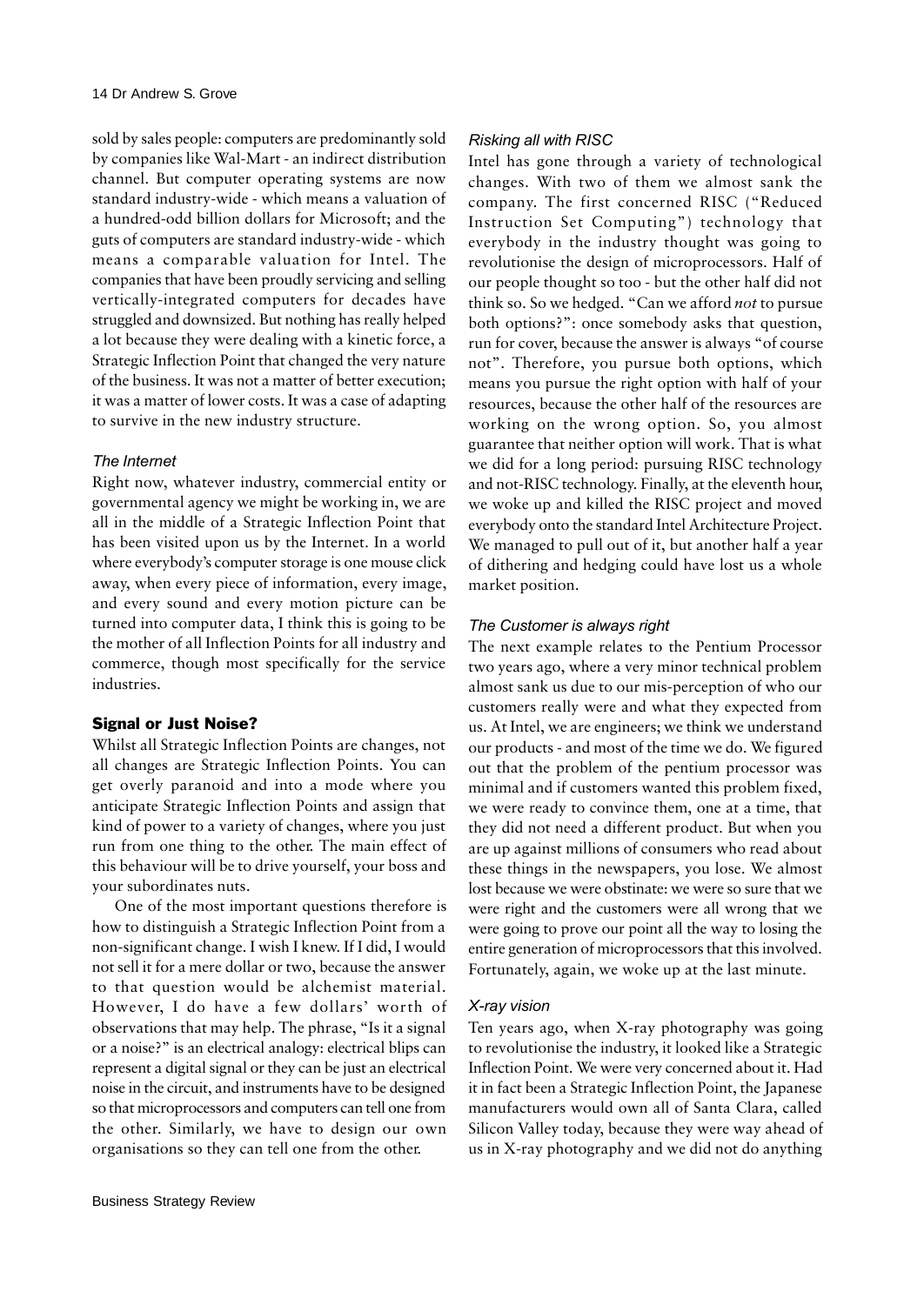about it. We analysed it, and went back and forth and debated it and decided it was not a Strategic Inflection Point. And we were right. However, if I look at where technology will have taken us ten years from now, for the evolution of microprocessors to continue we are going to need X-ray photography. So what we correctly ruled out as not being a Strategic Inflection Point ten years ago may very well be a Strategic Inflection Point at the right time. The moral of this tale is that a particular technological, societal or commercial phenomenon that comes upon you may not be a Strategic Inflection Point at one time - but may well be at another time.

#### The Internet speaks

That brings us to the Internet. I think everyone agrees theoretically that the Internet will change everything. But we will not agree *when* it will change each individual business. If you call it at the right time, you will be fine; if you call it too early you will go into all kinds of contortions that will not work because you are too early and you will come to the conclusion that the Internet is not a Strategic Inflection Point. Then, just around the time you convince yourself it is going to turn into a Strategic Inflection Point, you go down! So there is this caution not about "is it or isn't it?" If it has the power to turn into a Strategic Inflection Point, the key question is when that power will peak.

#### Warning Signs

The next question concerns what you can do to recognise Strategic Inflection Points. What are some of the signs that give you a hint? No tests are a hundred per cent: I cannot give you a precise formula. But one of my favourite tests is the "silver bullet test". If your key competitor is about to change, imagine you have a silver bullet, a single bullet that you can shoot one competitor with. Who are you going to shoot with it? This test really forces you to decide because there is no second choice - only one. Your gut will tell you which one it is. When that changes and the answer you get to the question is somebody else, that is a good sign that you are passing through a Strategic Inflection Point; because, under a different scenario, the people that represent a threat to you change and that is one of the telltale signs that you are facing a different business scenario.

The same process applies to *complementors*: the people that you are most dependent on to make your product work best. Have you ever had that feeling that people around you have kind of "lost it", that

nobody "gets it" any more? People are talking gibberish - URL, TCPIP, asking did you "check it out"? They are using phrases representing a whole new vogue, but which are a little weird to you. When that happens, either they have "lost it" or you have "lost it". If there are cross currents like this going on in an organisation, that is something to worry about. People

do not go nuts all of a sudden: but the people we are talking about here are people that you have worked with for a long period of time. You do not yourself "lose it" normally;

*"you cannot cut off one person's head one day and balance it out by being nice to the next person"*

so when something hits you differently, it is worthwhile stepping back to ask why. The conclusion to come to - when either they do not "get it" or you do not "get it" - is maybe that the "it" that you do not get is no longer the same thing that you used to talk about. These are all warning signs.

## Tools

What are the tools that help you distinguish that "it"? Most helpful of all are the Cassandras in your organisation: the people who tell you the bad news. Not all organisations have people telling you the bad news if you are in senior management. If you are in the bowels of the organisation, all you hear about is everybody telling you bad news - about what's going wrong in their department, and what their bosses are doing. But you are in senior management. The question is whether bad news is likely to reach you. One of the issues that decides that is the tendency of your organisation to be influenced by Fear.

Without even realising it, we very often take our frustrations about bad news out on the people that bring it to us. But if you do that you will not get bad news. Of course in a sense this method works: in as much as bad news hurts, if you hurt the bearers of bad news, they will stop bringing it to you and it will stop hurting. But that is not a very good technique for getting information from the Cassandras. Maybe you realise you have made a mistake and you start being nice to people and thanking them when they bring the next piece of bad news - you treat them with respect and all that sort of thing. But that does not work either. This system is not symmetrical: you cannot cut off one person's head one day and balance it out by being nice to the next person. One cut-off head will take you years of behaviour before it washes out of the organisational or institutional memory.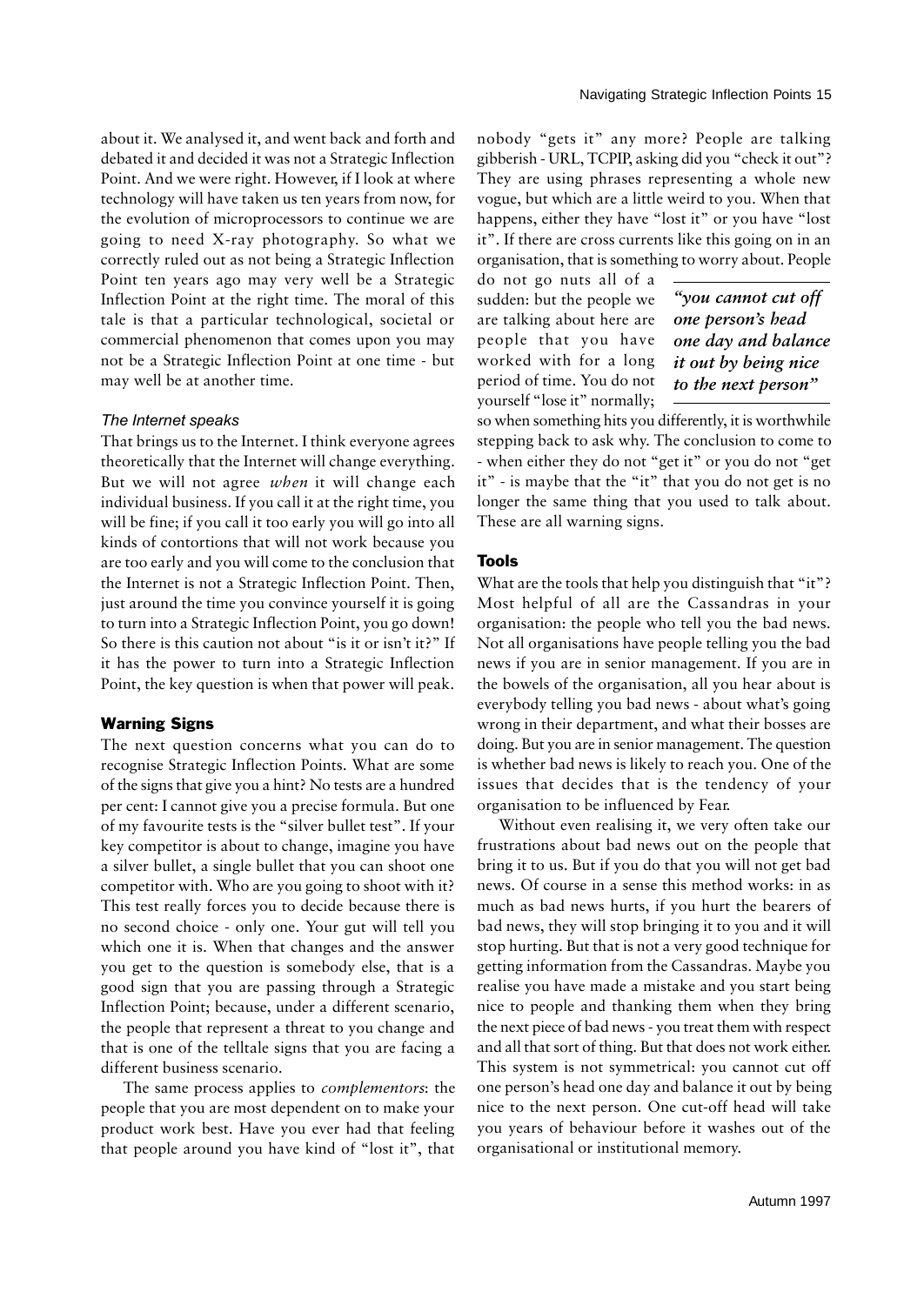If you want people to bring you bad news, and you want to create an environment in which that is possible and encouraged, you must not create fear by punishing or penalising in any way the bearer of bad news. If you are good that way, and if your company is good that way, the people who are closest to a problem - closest to a technology, closest to a sales situation, closest to a customer situation and therefore those who see the first signs of Strategic Inflection Points - will quickly bring them to you in management. The informational structure of the organisation tends to isolate you, the manager, from field news, or from first-hand news. So it is vital for you to ensure that the Cassandras bring the news to you.

Sales organisations are particularly good at being Cassandras. They are the first to get beaten up by the customers, to notice that they are losing more orders. They require access and a channel for bringing bad news to senior management, so that senior management can integrate it back into the organisation's overall strategy.

Debate is an extremely important measuring tool, a method of sorting through the "is it?" or "is it not?" type of questions. Why? The noise signals and information that come out of the beginning of a Strategic Inflection Point are very disorderly. They are inconsistent, sporadic and do not come well-digested. I said earlier that your job as senior management is to integrate all those noises and form a more complete picture out of them. The way you do that is to take

*"The first phase of organisational reaction to a Strategic Inflection Point is very often denial"*

these pieces of information and sort them out in the course of an intellectual exchange, debating it out: "I heard this, but I heard that; does this mean this, does this mean that?".

And in the process, as you keep doing it, the picture gets filled out and the inconsistencies get kind of deblurred and the picture becomes more coherent and more seamless. Gradually the big question "is it or is it not?" becomes a little bit clearer.

## Let Chaos Reign

So these are some of the elements of how to determine whether what you are dealing with is a Strategic Inflection Point. Suppose you are in one. I have found it useful to break this Strategic Inflection Point process into two phases.

The first half is the phase in which it is best to Let Chaos Reign. When danger comes, the adrenaline

starts flowing and you want to pull the reins in and take control. But the opposite is what is needed. The reason you need to do the opposite is that, in this phase of the curve, you do not know enough to take charge. The fragmented information will come with fragmented suggested directions. You let things develop, and the way you let things develop is to relinquish control and let people - division heads, geography heads, engineers - pull in various directions. I mentioned earlier the incident at Intel where we could not make up our minds about RISC versus conventional architecture. At first it was fine for us to let engineers experiment and pull us in different directions, because that was the only we could get enough information to really build up a basis on which to decide whether to go for one option or the other. So it was not a mistake that we let chaos reign - to begin with.

This phase involves going through stages like the stages of dealing with human disasters and tragedies. The first phase of organisational reaction to a Strategic Inflection Point is very often denial, in exactly the same way as it is for human beings. There is a very obvious reason for this. Just as you do not want to hear bad news from your subordinates, you do not want to face a situation whose consequences are very onerous on your organisation. In fact, as the whole framework of your business changes, you have to take some momentously difficult steps - you have to get out of your comfort zone and tear up your organisation. You do not want to deal with this prospect: your tendency is to disbelieve and deny. Moreover, there is nothing you can do about these reactions: they are completely natural; every organisation wants to perpetuate its successful past. But one thing you can learn from it is that the more vociferously you deny it the more suspicious you ought to be of your own or your colleagues' motives. There seems to be a tendency that the bigger the danger of the change, the more you deny it; and the more you deny it, the more you hang in for too long with the old way of operating.

#### Strategic Dissonance

I use the phrase "Strategic Dissonance" to describe the second stage of passing through a Strategic Inflection Point. Strategic Dissonance is a very interesting phenomenon that happens later. After the denial stage and the experimental stage people start to change the direction of the company: the key point is that this happens while the *stated* direction of the company remains unchanged. The biggest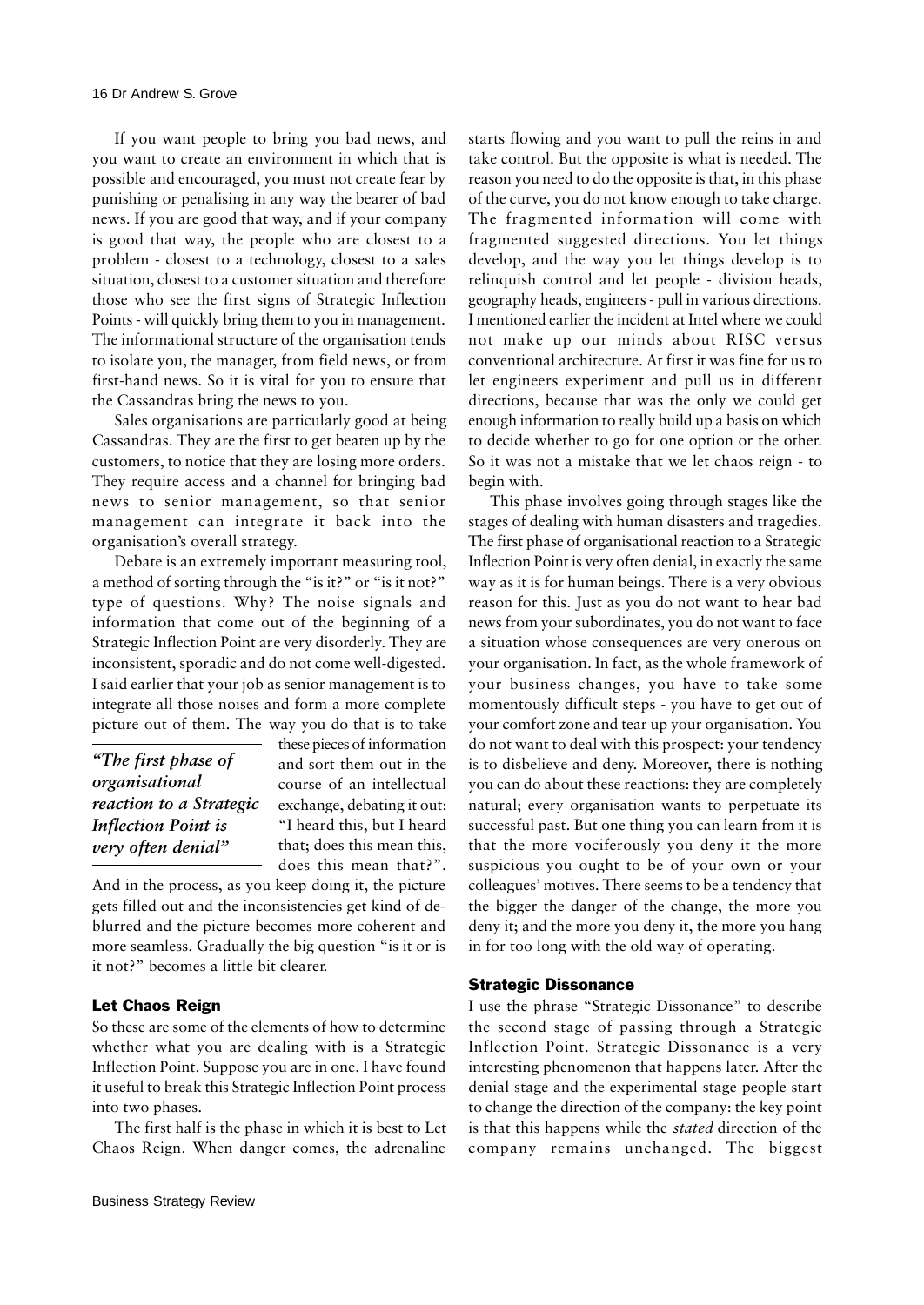transformation Strategic Inflection Point that Intel went through was a little over ten years ago when it changed from what it had been for its first fifteen years: a memory producer. It got out of the memory business and threw itself wholly into building microprocessors.

Eleven years later one does not quite understand what all the fuss was about. But in 1985 this was a big deal, because our whole company's mentality was about memories. That is what we started with: it was our function, our charter, our mission - what God put us on this earth to do. It so happens, however, that for the years preceding that point we had been beaten out of the memory business by the Japanese producers - a bit at a time. How were we beaten out? We were beaten out by price competition. The financial types and the production planners in the company were gradually responding to a horrible margin in the memory business and the better margins in the microprocessor business. Little by little they were allocating our production capacities away from memories into microprocessors. The more they did that, the less important we were in memories, and the less exposed. The change was very gradual. After two years we finally got a position where only one eighth of the production capacity of the company was dedicated to memory production. But if you had asked people in the company, particularly *management*, what we were about, we would have recited "we are the world's premier memory producer": a mantra unquestioned. So there was a growing dissonance between what the company actually did in the hands of middle-level managers, without any fanfare, unit of production by unit of production, and what the company said we were doing. When you are dealing with an organisation, where what they actually do and what they say they do becomes more than usually divergent, that Strategic Dissonance is a very strong sign of the early stage of a Strategic Inflection Point. And it very definitely requires management action.

## The Business Bubble

The last point I want to make about the passage of Strategic Inflection Points concerns what I call the Business Bubble. In an ideal world, if you have a good business which you understand but which is going to go away - to begin its decline on the Strategic Inflection Point curve - you should act and re-position the company when the going is at its best. This is because the protective bubble of the existing business is still healthy. Almost nobody does that: they wait until the

signs of an Inflection Point are incontrovertible, and they only become incontrovertible after the decline has gone so far that nobody can question it.

It would be interesting to take a look at the coincidence of announcements of lay-offs, restructuring and the like and how closely they follow announcements of losses. All companies have financial systems. They do not need to announce that "this

quarter" or "this year" they suffered such deep losses that the next day they have to announce lay-offs. They could have

*"Rhetoric, even if it is clear rhetoric, will only go so far"*

had these lay-offs six or nine months earlier, when it was quite clear from the financial forecast that they were going to lose money. But none of us take such a step very lightly: none of us *dare* to take such a step very lightly. So we want the proof, we want the actual final results. And once we have the proof that we really did lose that much money, only then do we sanction lay-offs. That is clearly not in the interest of either the employees, or the company or the financial shareholders. But that is how we operate - neglecting the Business Bubble.

## Rein in Chaos

At last you have got through the Strategic Inflection Point. You have figured out you are going to be a microprocessor maker, that you are going to use the conventional architecture, put all your resources into it. In this second phase it is time to Rein in Chaos. The phase for experimentation is over. Now is the moment to pull the reins in and to take charge again. You now know (or think you know) enough to see the other side of this Valley of Death that you are going through that you call the Strategic Inflection Point.

At this point you must be completely explicit in stating the direction of the new business. When you get out of pursuing multiple architecture, you must be completely explicit that the experiment is stopping, that all the resources are being put into one option that we are getting out of the memory business and are going to be the microprocessor company. No ifs or buts: explicit clarity. My personal inclination is to fudge because these changes are controversial and we tend to hedge our bets. At least I tend to fudge in the rhetoric in order not to have to get into argument over every phrase. But self-discipline is essential, because clarity is essential to move the organisation along with us in the new direction.